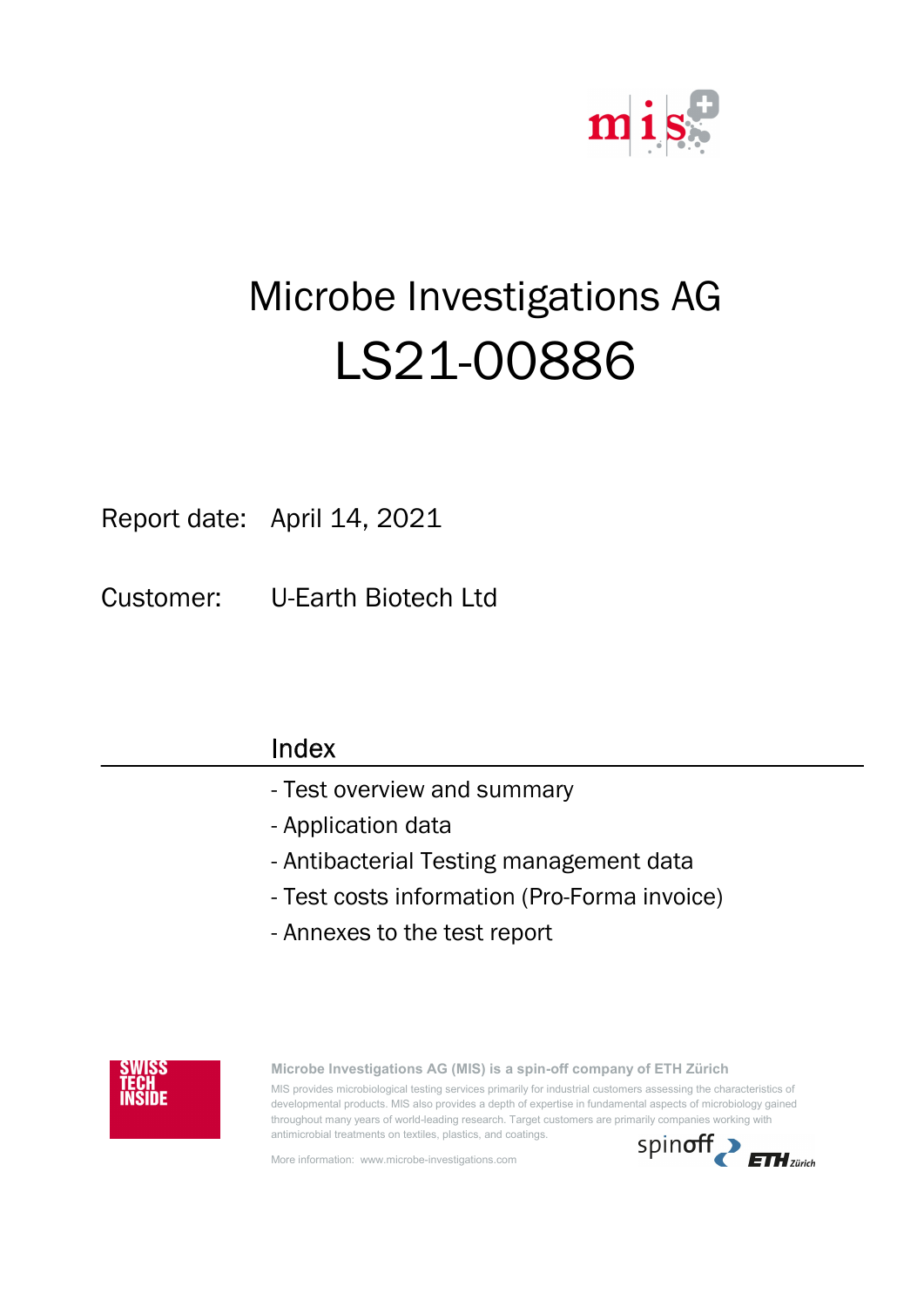### Test report overview

| General Info       | Name                     | Contact                  | Key Account Manager      |
|--------------------|--------------------------|--------------------------|--------------------------|
| Customer           | U-Earth Biotech Ltd      |                          | $\overline{\phantom{a}}$ |
| Distributor        | $\overline{\phantom{a}}$ | $\overline{\phantom{a}}$ | $\overline{\phantom{a}}$ |
| Brand owner        | $\overline{\phantom{a}}$ | $\overline{\phantom{a}}$ | $\overline{\phantom{a}}$ |
| Brand label        | $\overline{\phantom{a}}$ | Application at           | Client                   |
| Reason for testing | Quality validation       | Application by           | Not specified            |
| <b>Effects</b>     | $\overline{\phantom{a}}$ | Scale                    | 2 - lab scale-up         |

| Test methods carried out in this report        |                  |                                                  |  |  |
|------------------------------------------------|------------------|--------------------------------------------------|--|--|
| Effect / Property                              | Testing standard | Test parameter                                   |  |  |
| Quantitative antibacterial test<br>on textiles | ISO 20743:2013   | Bacterium: Staphylococcus aureus (ATCC<br>6538P) |  |  |
| Quantitative antibacterial test<br>on textiles | ISO 20743:2013   | Bacterium: Klebsiella pneumoniae (ATCC 4352)     |  |  |

#### Very good effect level Test results:

#### Test summary / comments:

• In the test ISO 20743, the "U-Mask Biolayer" sample showed excellent antibacterial activity against Staphylococcus aureus and Klebsiella pneumoniae.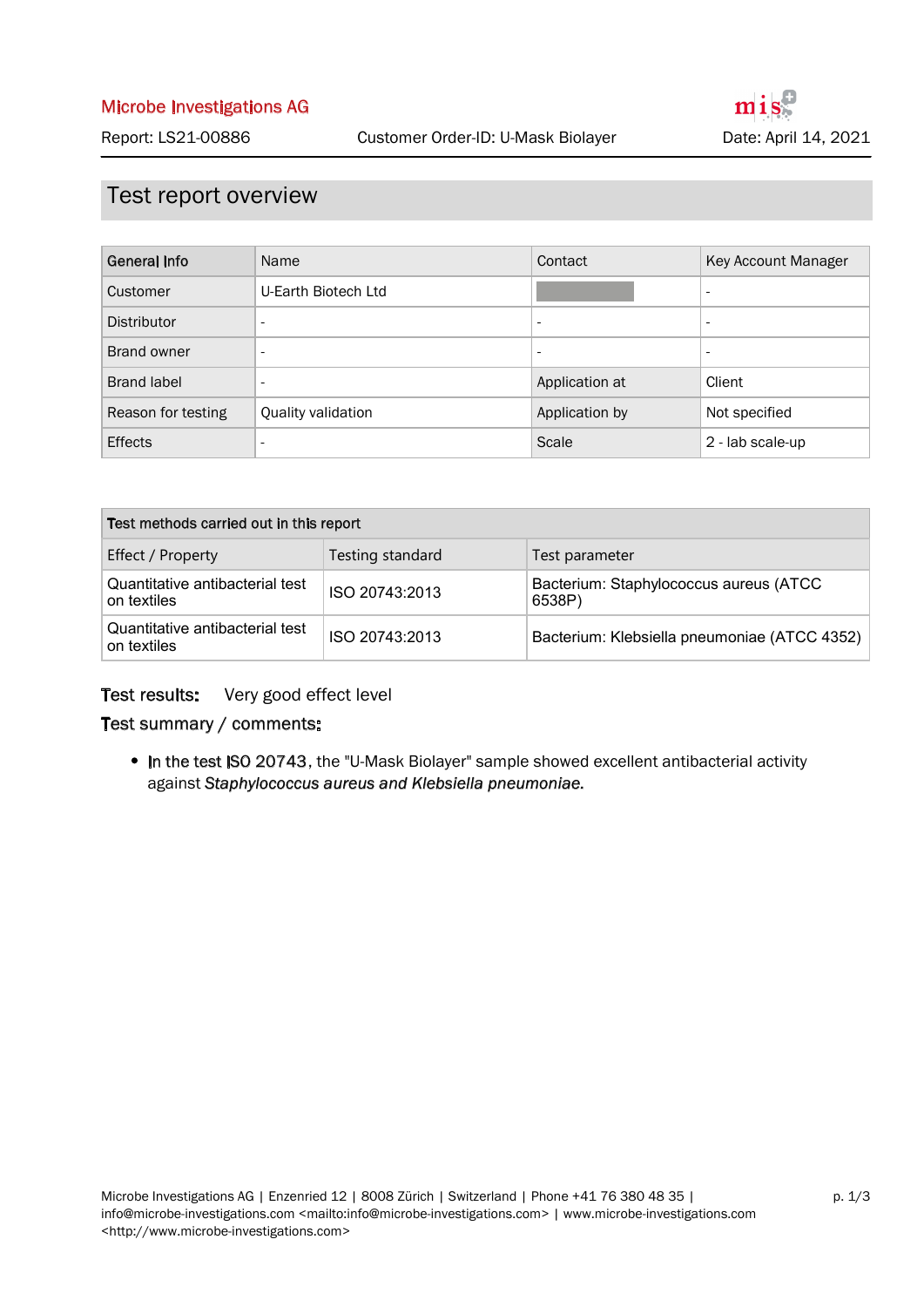#### Microbe Investigations AG

## Samples, finishing process and textile information

| Sample               | Sample description                                                         |              |                   |  |  |
|----------------------|----------------------------------------------------------------------------|--------------|-------------------|--|--|
| $\mathbf{1}$         | U-Mask Biolayer 100% Polyester Spunlace material coated with Biolayer Mix* |              |                   |  |  |
| Recipe               | Sample number                                                              |              |                   |  |  |
| <b>Substrates</b>    |                                                                            | $\mathbf{1}$ |                   |  |  |
| Polyester [%]        |                                                                            | 100          |                   |  |  |
|                      | Textile information                                                        | $\mathbf{1}$ |                   |  |  |
| Weight [g/m2]        |                                                                            |              |                   |  |  |
| Construction         |                                                                            | <b>VLE</b>   |                   |  |  |
| <b>Structure</b>     |                                                                            | <b>OTR</b>   |                   |  |  |
| Legend:              |                                                                            |              |                   |  |  |
| Construction process |                                                                            |              | Textile structure |  |  |
| $VLE = Nonwoven$     |                                                                            |              | $OTR = Other$     |  |  |